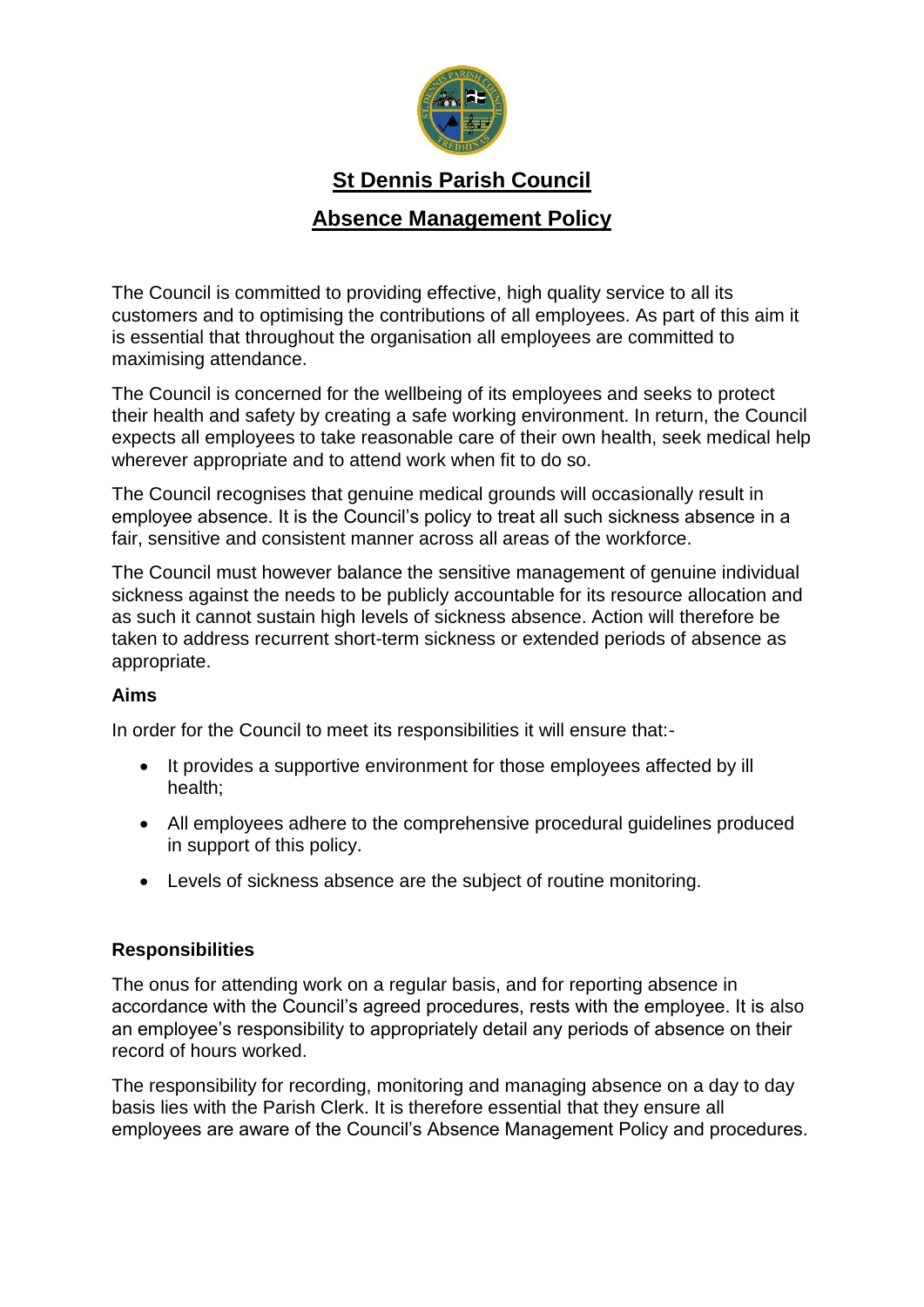# **Review**

This policy and the supporting procedural guidelines will be reviewed periodically. Responsibility for conducting this review lies with the Parish Clerk.

### **Guidelines for employees**

# **Reporting**

If you are unable to work due to illness / injury you must contact the Parish Clerk as soon as possible, or arrange for someone else to do this on your behalf. This should be no later than 10.00 am on the first day of absence or the nearest working day. You should provide some indication of:-

- The nature of your absence
- The date your injury/illness began (including weekends and holidays)
- The expected duration of your absence
- Whether you have any immediate work commitments that will need completing/ reassigning during your absence

If the Parish Clerk is not available you should ensure that contact is made with the office.

Not later than the fourth day of absence you must contact the Parish Clerk again in order to provide updated information in respect of your ongoing illness / injury.

### **Certification**

Where your absence is not covered by a doctor's certificate and is for a period of up to seven days inclusive of weekends you will be asked to complete a self-certification form on your return to work.

If your absence exceeds seven days and you have not already done so you should provide a doctor's certificate for the remainder of your absence. You will need to ensure that there is always a current certificate in force. Your doctors' certificate 'fit note' will include whether you need to see your doctor again before returning to work.

If the doctor's certificate states that you "may be fit for work" you should inform the Parish Clerk immediately. They will discuss with you whether there are any additional measures that may be needed to facilitate your return to work, taking into account the doctor's advice. This may take place at a return to work interview or an absence review meeting. If appropriate measures cannot be taken, then you will remain on sick leave and the Parish Clerk will set a date to review the situation.

#### **Return to work meetings**

When you return to work after any period of absence the Parish Clerk will arrange to meet with you. This meeting will occur on your first day back, or as soon as possible thereafter. The purpose of this meeting is:

• To provide an opportunity for the Parish Clerk to check that you are fit enough to return to work;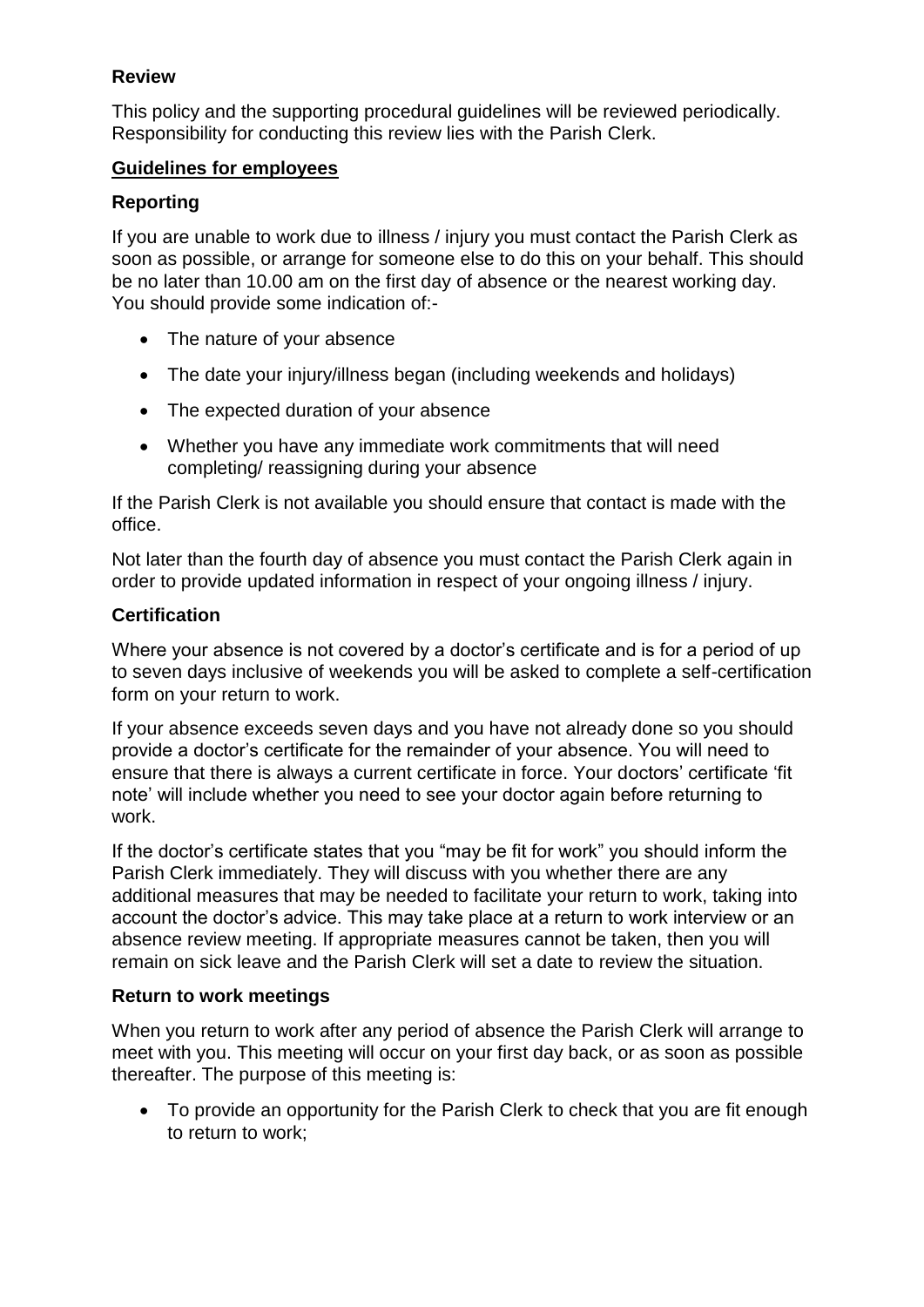- To give you an opportunity to voice any concerns that you may have and/or to identify any domestic, welfare or work-related problems in an appropriate forum;
- To ensure that you are aware of work related matters that have occurred during your absence;
- Fill out the sickness declaration form.

#### **Miscellaneous**

It is important that you comply with the procedures in order that:

- The Council can be aware of potential problems and provide assistance to you where necessary;
- Any sick pay to which you would otherwise be entitled is not withheld or refused.

Records retained in respect of sickness absence will be treated with sensitivity and confidentially and at all times in accordance with the provisions of prevailing Data Protection Legislation. You will be entitled to access your records on request.

### **Guidelines for the parish Clerk**

#### **General issues**

You are responsible for the management of sickness absence within the Council. You should therefore ensure that all employees are aware of, and comply with, the Council's procedure for reporting absence from the workplace.

Where employees have failed to follow established procedures in respect of notification of absence or the provision of medical certificates etc. they should be reminded of their obligations and, if appropriate, notified that further no compliance may result in the initiation of disciplinary action. Where there is concern that an employee has wilfully abused the sickness essence provisions or absented themselves from work without satisfactory reason or explanation the matter should be referred into the disciplinary procedure for investigation and appropriate action.

If an employee is ill while they are on holiday, this time should be regarded as sick leave provided that they can provide a doctor's certificate. Post-dated certificates i.e. covering a period prior to the doctor's appointment will not be accepted.

Where a public holiday falls during a period of sickness absence the employee concerned will continue to receive sick pay however no substitute public holiday will be given.

Should an employee who has been refused annual/flexi leave subsequently report sick for the period requested, you should carefully investigate the circumstances. You may wish to consider requiring the employee to submit a doctors' certificate for the period in question. Where this is the case any cost incurred will e reimbursed providing the employee is able to submit a receipt.

It is not expected that you will normally contact employees at home during periods of self-certified absence although there may be occasions when this is necessary as a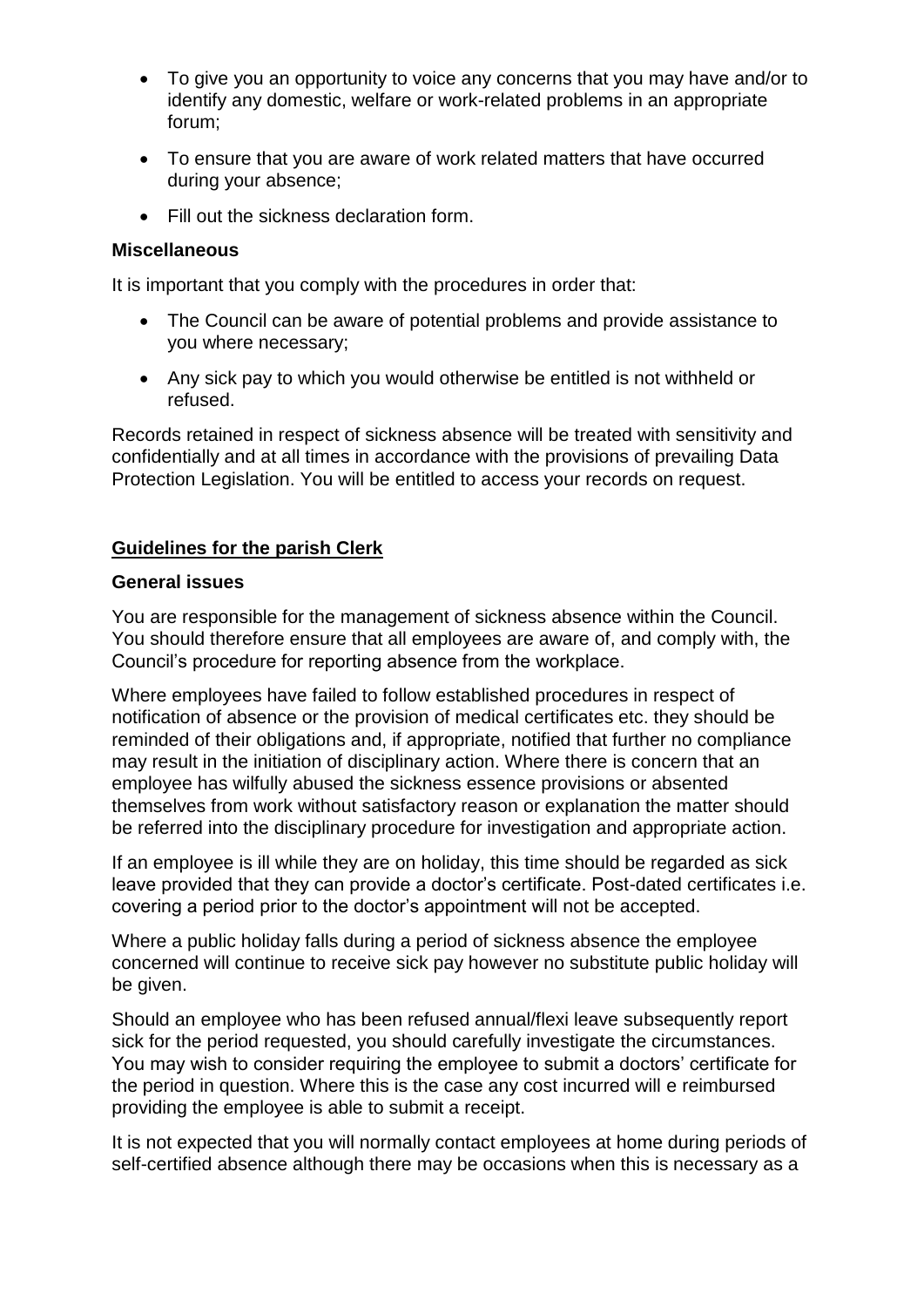result of issues arising at work. The timing of contact with an employee at home during periods of certified absence must be a matter of judgment with consideration being given to the nature of the absence, the importance of the job, the problems of providing cover, the employee's previous absence record, and the effects of the absence on service provision and other employees.

# **Return to work meetings**

Effective absence management depends upon the availability of relevant information, and you should therefore arrange to hold a return to work meeting with employees following each period of absence. Return to work meetings present an informal opportunity to establish the cause of absence, indicates to the employee an interest in their welfare, and allows you to establish whether the employee requires any further help or support. They can also provide the opportunity for you to alert an employee to concerns that you may have in respect of situations where an unsatisfactory absence record is developing.

You will need to complete a return to work form after every period of absence (including Half Days)

Meetings should be arranged as soon as is practicable and preferably within two days.

In some cases, the discussion will only need to be brief. In other, more complex cases, perhaps where there is a history of high levels of sickness absence, the meeting will need to be more involved. And employee can refuse, if they wish, to provide any information at the return to work discussion. Where this is the case, you should attempt to identify with the employee the reasons for refusal. If the employee does refuse to co-operate in the return to work discussion, you should record your attempts to conduct this discussion and the employee's refusal.

# **Long Term Absence**

All cases of long term absence will be treated sympathetically and every assistance will be given to the employee to return to work. You should maintain contact with the employee, and advise them that they should keep the Council informed of developments relating to their medical condition.

In order to ensure that the Council has access to guidance and advice in respect of the best course of action to follow in relation to such cases of absence, employees who have been absent for a continuous period of 4 weeks may, depending on the nature of the absence in question, be referred to an occupational Health Physician. Where the occupational Health Physician makes a recommendation which may affect the employee's continued employment, you should arrange to meet them to discuss the alternative options. Employees may wish to have the support of a trade union representative or a work colleague present during such a meeting, and this should be positively encouraged.

Where a return to work following a period of prolonged absence may be facilitated by temporary redeployment or phased re-introduction, i.e. job sharing or part time working, an employee can be advised that you will discuss these options with them, and if appropriate ensure that support mechanisms necessary for this to occur are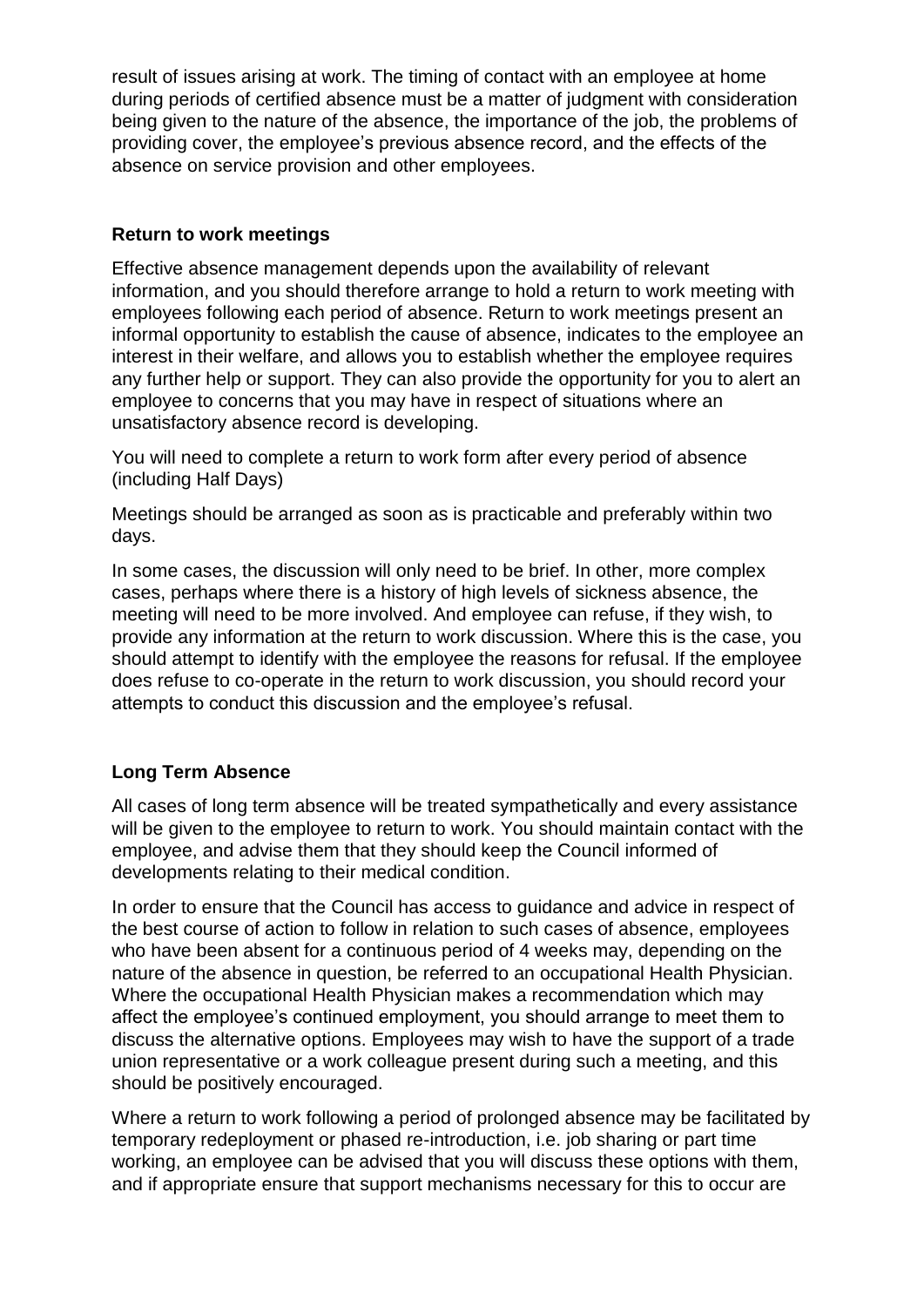provided. Such arrangements will be for a defined period and will be subject to joint review.

In certain cases, the occupational Health Physician may find that an employee is unfit to perform a particular job, but fit enough to undertake other types of work. In such cases, full consideration will be given to the possibility of redeployment into alternative positions. Consideration will also be given to redeployments in cases where work in a particular place poses problems with attendance.

#### **Frequent intermittent absence**

Although there will be informal return to work interview after all periods of absence, after four episodes of absence or a total of 10 days short term sickness absence within any period on 12 months, you will be required to institute a more formal review of attendance records and reasons for absence with an employee. You should therefore arrange to meet with any employee whose absence record matches or exceeds the above criteria.

During the interview, you should draw to the employee's attention to their poor attendance record, and the problems that their absences are causing to the Council and other employees. Where no underlying medical condition is disclosed, the employee must be advised that their attendance record will be monitored (over a period of not less than three months) and that significant improvement will be required. In addition, the employees must be warned that if no such improvement is forthcoming, serious consideration will be given to reviewing their employment situation. This must be confirmed in writing.

Return to work interview must continue to be carried out following any absences which occur during this monitoring period. These interviews will afford you the opportunity to remind the employee of the Councils concerns.

If, after the period of monitoring has elapsed, no significant improvement in attendance has been effected, a further interview must be arranged. At this interview, the employee must once again be reminded of the problems caused by the absences and asked if they wish to disclose any underlying medical condition or problem of which you are unaware. If such a condition is disclosed, a medical referral should be arranged. Where no underlying medical condition exists, the employee should be told that their attendance record will be subject to a further period of monitoring (of not less than 3 months) and that if their employment may be terminated if the required improvement is not effected. Employees have the right to be accompanied to this meeting by a trade union representative or a work colleague.

Employees whose levels of attendance improve satisfactorily during periods of informal and/or formal monitoring must be reminded that they will be expected to maintain these levels of attendance. Failures to do so will result in further monitoring and/or the initiation of formal action.

#### **Personal, Domestic or Work-Related Problems**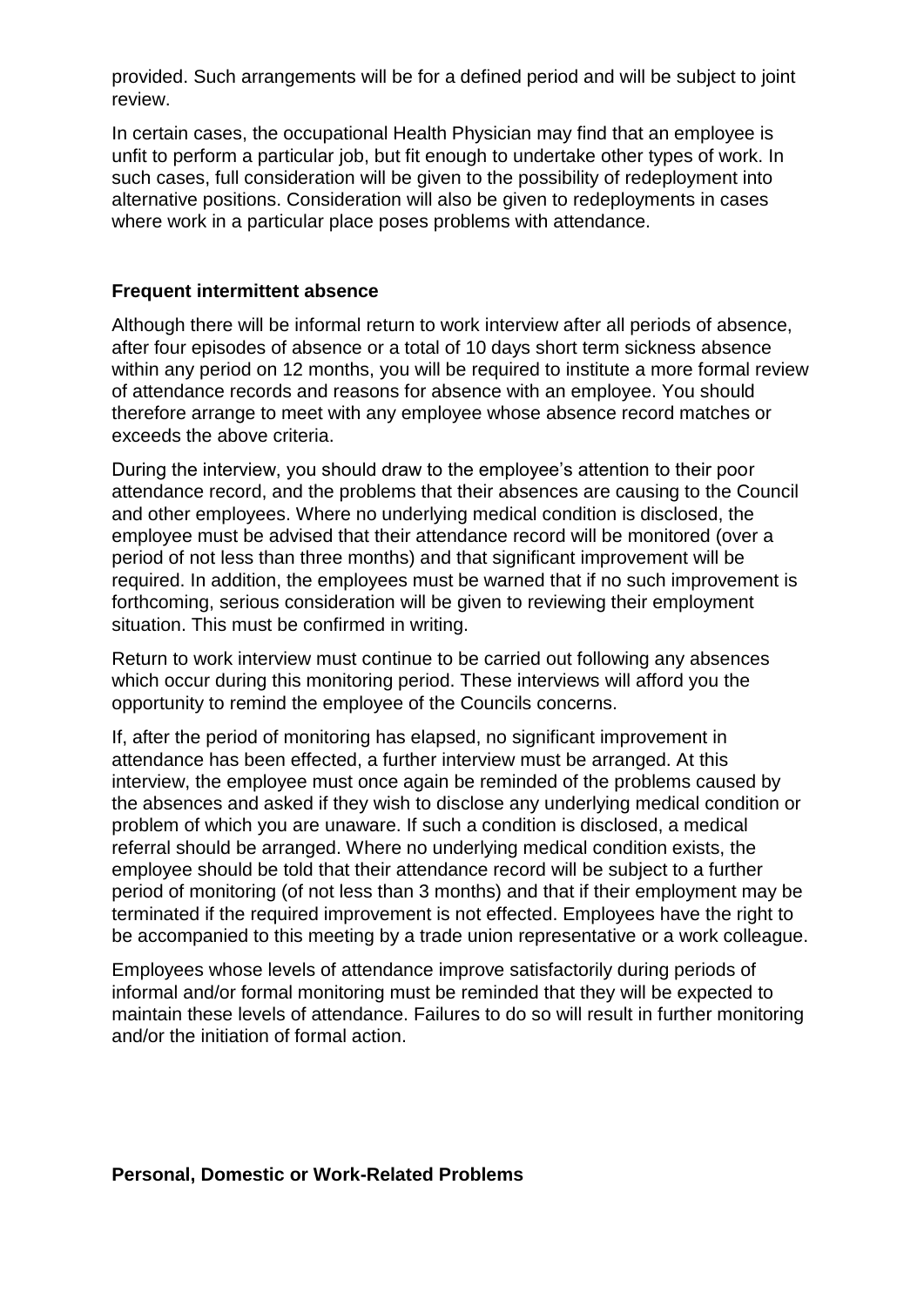Where an employee reveals that their absence has been a consequence of personal, domestic or work-related problem's, you should endeavour to discuss with them any relevant details which they wish to disclose. Although an employee may have genuine concerns about revealing sensitive or personal information, they should be reminded of the fact that such matters will be treated confidentially, and that the Council cannot assist them if it is not made aware of the problem. Should an employee wish to discuss matters with someone other than yourself, the Chair of the General, Purpose staffing and Finance Committee can be contacted for a confidential interview.

Once the problem has been clearly identified, appropriate assistance can be afforded to the employee. It is not possible, in a guidance document such as this to cover all circumstances, but special leave, temporary adjustments in working arrangements or referral to specialist agencies are available options.

# **Alcohol / Drug dependency**

Where an employee discloses that their absences are a consequence of alcohol or drug related problems they will be encouraged to seek help and treatment voluntarily through an Occupational Health Service or through resources of their own choosing. Employees will be granted, if necessary, leave to undergo treatment and any such leave will be regarded as sick leave within the terms of the council's sick pay scheme, with the monitoring of progress by the Occupational Health Service.

Should an employee refuse or discontinue any programme of assistance designed for them, any unacceptable behaviour or inadequate standard of work will be dealt with on its merits through the Council's Disciplinary Procedure.

# **Welfare**

If, as a consequence of medically related absence, you have any concerns about an employee's ability to undertake the full range of duties and responsibilities associated with their post, consideration should be given to suspending them with pay, or finding alternative duties whilst medical advice is sought from an occupational Health Unit.

# **Termination of Employment**

Prior to termination being considered the Parish Clerk will meet with the individual to explore whether there are any reasonable adjustments that could be made to enable an employee to remain employed.

Termination of employment will take place where:-

- An employee is declared permanently unfit for work, or
- An employee is declared medically unfit for their work, and alternative employment cannot be found, or
- A decision has been taken that the service can no longer tolerate a high level of absence, or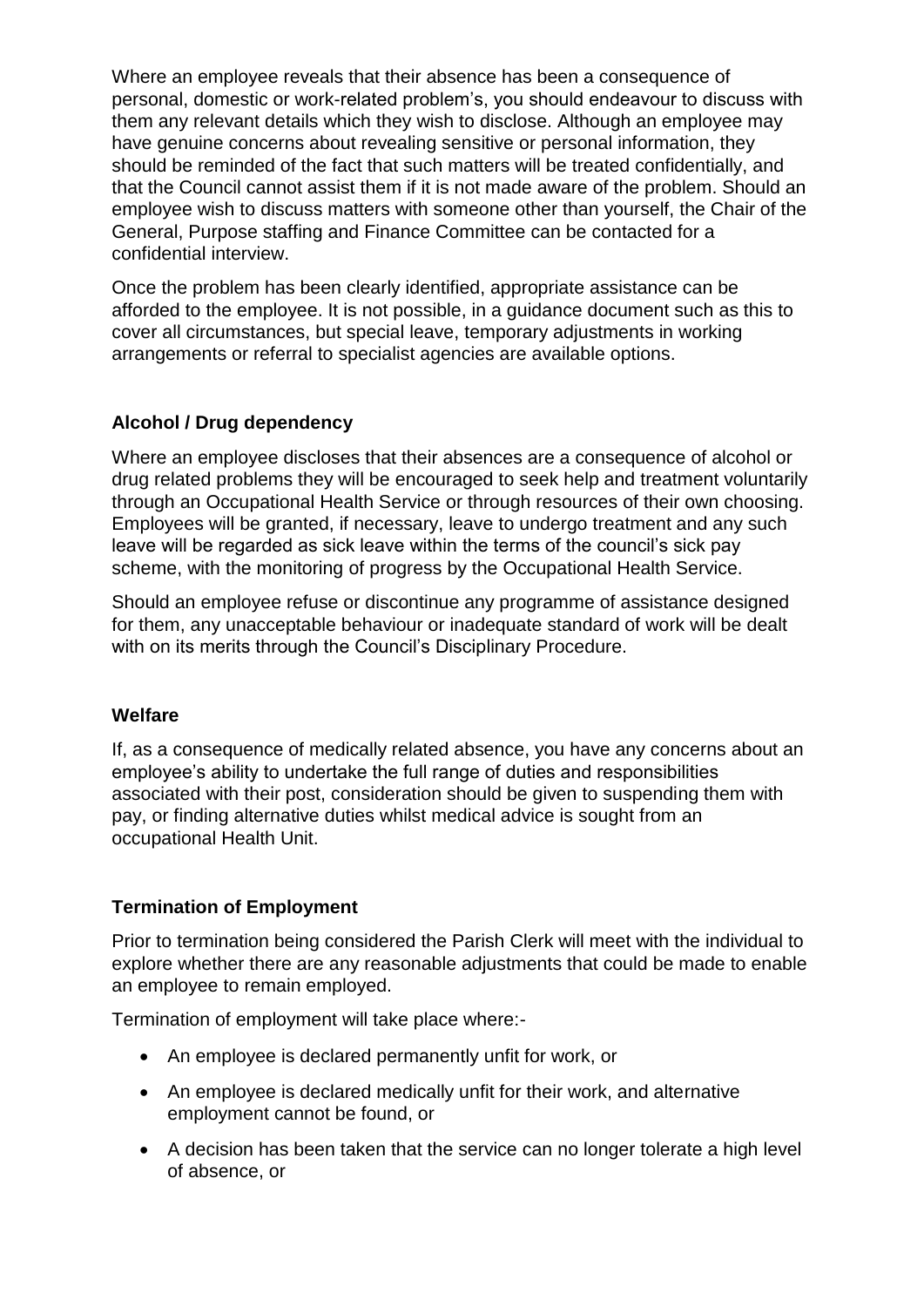• A decision is taken, within the Council's disciplinary process, that an employee has wilfully abused the sickness absence/payments provisions and/or absented themselves without permission.

To reach a decision whether dismissal is appropriate an attendance hearing will be arranged. The employee will be invited in writing to attend the hearing and notified to their right to be accompanied by a trade union representative or colleague.

The hearing panel will comprise of three members of the General Purpose, staffing, finance and audit committee, who will make the decision. The Parish Clerk or relevant manager will attend to outline the history of absence and any relevant steps taken and advice received.

All paperwork relating to the hearing will be circulated 5 days in advance of the hearing, to all parties attending.

At the hearing once they have considered both the managers and the employees case and considered all relevant information the panel will adjourn to make a decision.

The decision of the panel must be confirmed to the employee in writing within 5 working days. The letter should clearly set out;-

The Panels decision

• If a warning has been issued the timescale for this and the level of improvement required

Or

• If the decision is not to take action at this point and review again in a certain time period, the applicable timescale for this

Or

• If the decision is to dismiss the employee, inform them of their relevant notice period and provide them with any relevant pension information.

And

• The employee's right to appeal.

# **Monitoring**

Monitoring is an important part of sickness absence. In order for reports to be issued to managers, it is important that all absence from the workplace is reported. All signed absence forms should therefore be returned as soon as possible after the employee's return to work interview has been conducted. The Parish Clerk will ensure that an absence history is maintained for each employee. These records will provide the base data for the compilation, at regular intervals, of statistics showing the level of sickness absence across the Council.

The sickness monitoring system will also enable the Parish Clerk to identify individual cases where frequent or lengthy absences have occurred, or where patterns of absence have been identified. However, you should view such notifications as a secondary means of identifying problems or potential problem's.